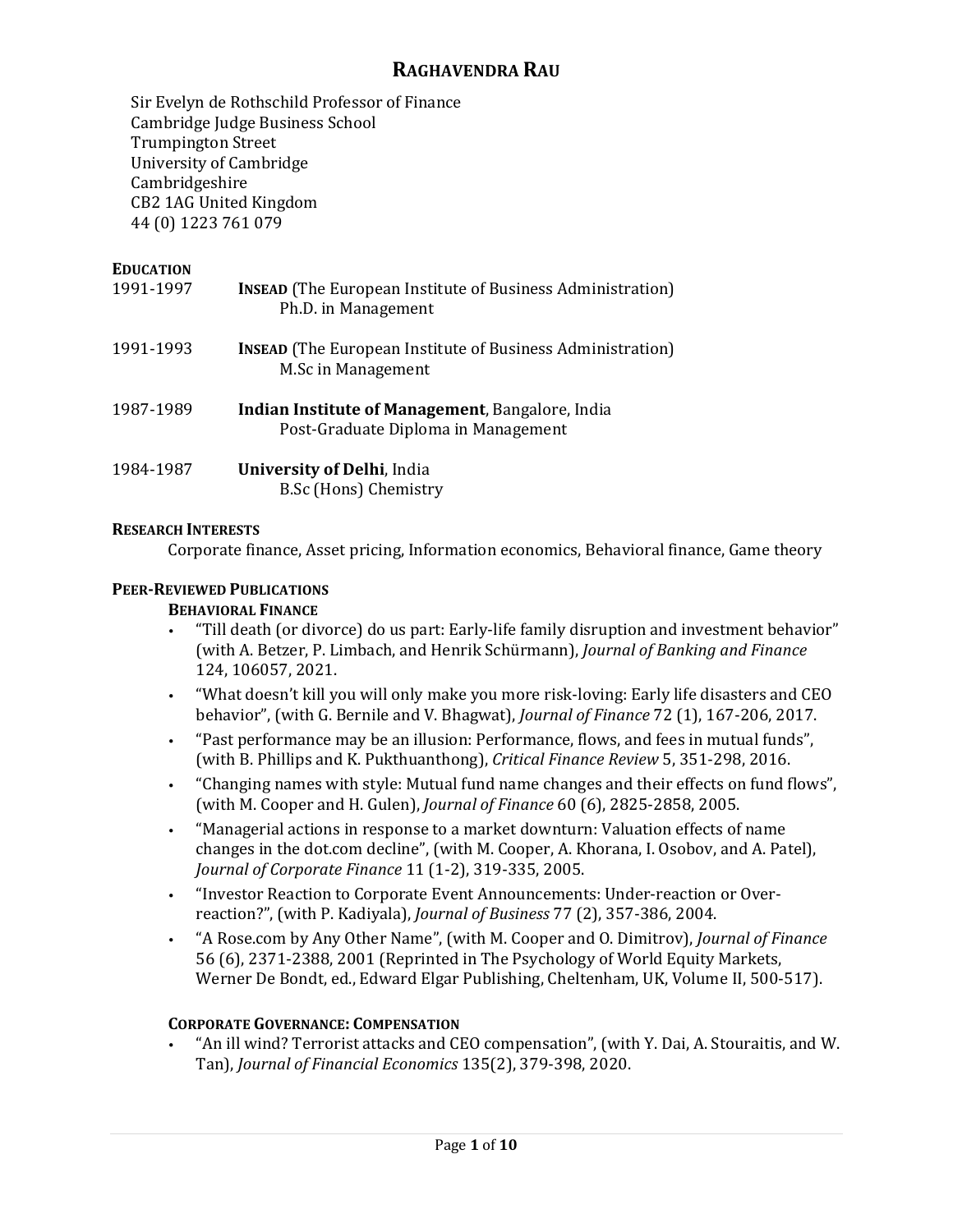- "Do compensation consultants enable higher CEO pay? A disclosure rule change as a separating device", (with J. Chu and J. Faasse), *Management Science* 64 (10), 4471-4965, 2018.
- "How do ex ante severance pay contracts fit into optimal executive incentive schemes?", (with J. Xu), *Journal of Accounting Research* 51 (3), 631-671, 2013.

# **CORPORATE GOVERNANCE: EXPROPRIATION**

- "Do bribes generate net benefits for the bribe-paying firm? Evidence from corruption cases worldwide", (with Y. Cheung and A. Stouraitis), *Management Science* 67 (10), 6235-6285, 2021.
- "Does the market understand the ex ante risk of expropriation by controlling shareholders?" (with Yan-Leung Cheung, Aris Stouraitis, and Weiqiang Tan), *Journal of Corporate Finance* 68, 101946, 2021.
- "Why are shareholders not paid to give up their voting privileges? Unique evidence from Italy", (with M. Bigelli and V. Mehrotra), *Journal of Corporate Finance* 17(5), 1619-1635, 2011.
- "The helping hand or the grabbing hand? Central vs. local government shareholders in publicly listed firms in China", (with Y. Cheung, and A. Stouraitis), *Review of Finance* 14 (4), 669-694, 2010.
- "Buy high, sell low: How listed firms price asset transfers in related party transactions", (with Y. Cheung, Y. Qi, and A. Stouraitis), *Journal of Banking and Finance* 33 (5), 914-924, 2009.
- "Tunneling and propping up: An analysis of related party transactions by Chinese listed companies", (with Y. Cheung, L. Jing, T. Lu, and A. Stouraitis), *Pacific-Basin Finance Journal* 17 (3), 372-393, 2009.
- "Tunneling, propping, and expropriation: Evidence from connected party transactions in Hong Kong", (with Y. Cheung and A. Stouraitis), *Journal of Financial Economics* 82 (2), 343-386, 2006.

# **CORPORATE FINANCE: ANALYSTS**

- "Is there life after the complete loss of analyst coverage?", (with A. Khorana and S. Mola), *The Accounting Review* 88 (2), 667-705, 2013.
- "Independents' day? Analyst behavior surrounding the Global Settlement", (with J. Clarke, A. Khorana, and A. Patel), *Annals of Finance* 7(4) 529-547, 2011.
- "The impact of all-star analyst job changes on their coverage choices and investment banking deal flow", (with J. Clarke, A. Khorana, and A. Patel), *Journal of Financial Economics* 84 (3), 713-737, 2007.

# **CORPORATE FINANCE: MERGERS**

- "Patterns in the timing of corporate event waves", (with A. Stouraitis), *Journal of Financial and Quantitative Analysis* 46 (1), 209-246, 2011.
- "Investment Bank Market Share, Contingent Fee Payments, and the Performance of Acquiring Firms", *Journal of Financial Economics* 56 (2), 293-324, 2000.
- "Glamour, Value and the Post-Acquisition Performance of Acquiring Firms", (with T. Vermaelen), *Journal of Financial Economics* 49 (2), 223-253, 1998 (Reprinted in Corporate Restructuring, David J. Denis and John McConnell eds., Edward Elgar Publishing).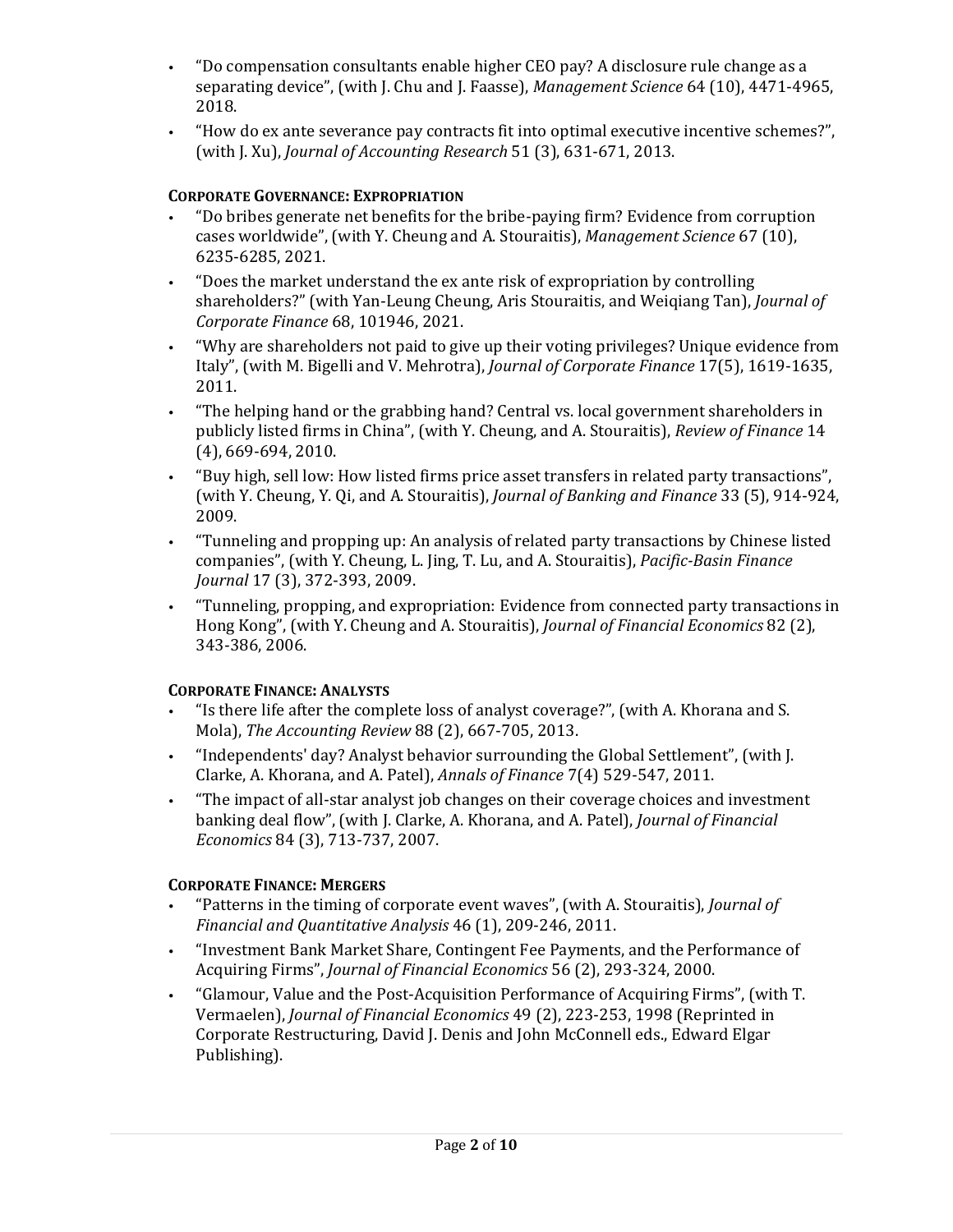#### **CORPORATE FINANCE: OTHER**

- "Supply-chain power and the cost of debt: Evidence from uncertainty shocks" (with M. Rahaman and A. Zaman), *Journal of Banking and Finance* 114 (2), 2020.
- "Why do firms go public through debt instead of equity?" (with D. Glushkov, A. Khorana, and J. Zhang), *Critical Finance Review* 7(1), 85-110, 2018.
- "Do board interlocks increase innovation? Evidence from a corporate governance reform in India", (with C. Helmers and M. Patnam), *Journal of Banking and Finance* 80, 51-70, 2017.
- "Regulation, Taxes, and Share Repurchases in the U.K.", (with T. Vermaelen), *Journal of Business* 75 (2), 245-282, 2002.

## **MUTUAL FUNDS**

- "Size doesn't matter: Diseconomies of scale in the mutual fund industry revisited" (with B. Phillips, and K. Pukthuanthong), *Journal of Banking and Finance*, 88, 357-365, 2018.
- "Do hedge fund managers dynamically manage systematic risk?" (with E. Namvar, B. Phillips, and K. Pukthuanthong), *Journal of Banking and Finance*, 64, 1-15, 2016 (lead article).
- "Detecting superior mutual fund managers: Evidence from copycats", (with B. Phillips and K. Pukthuanthong), *Review of Asset Pricing Studies*, 4(2), 286-321, 2014.
- "Good stewards, cheap talkers, or family men? The impact of mutual fund closures on fund managers, flows, fees, and performance", (with A. Bris, H. Gulen, and P. Kadiyala), *Review of Financial Studies*, 20 (3), 953-982, 2007.

## **OTHER PUBLICATIONS**

- "Determinants of the market share of investment banks that advise M&A deals", *Corporate Finance Review*, 18-25, November-December 2003.
- "Management of Information Technology: The Indian Experience", (with H.R.Rao), *Journal of Information Science and Technology*, 2 (3), 288-296, 1993.
- "Introducing a Multi-Plant Information System at Indian Oil", (with V. Shekhar and H.R. Rao), *Long Range Planning*, 25 (2), 89-96, 1992.

#### **BOOKS**

"A short introduction to corporate finance", Cambridge University Press, 2017.

#### **EDITED BOOKS**

"The Palgrave Handbook of Technological Finance", (with R. Wardrop and L. Zingales) Palgrave Macmillan, 2021.

#### **SURVEYS**

- "Finance, technology, and disruption", (with J. An), *European Journal of Finance* 27 (4-5), 334-345, 2021.
- "Social networks and financial outcomes", *Current Opinion in Behavioral Sciences* 18, 75- 78, 2017.
- "Executive compensation", *Foundations and Trends in Finance* 10 (3-4), 181-363, 2015, Now Publishers.

#### **BOOK CHAPTERS**

• "Transparency and executive compensation", Chapter 20 in *The Oxford Handbook of Economic and Institutional Transparency*, edited by Jens Forssbaeck and Lars Oxelheim, Oxford University Press: New York, NY 2014.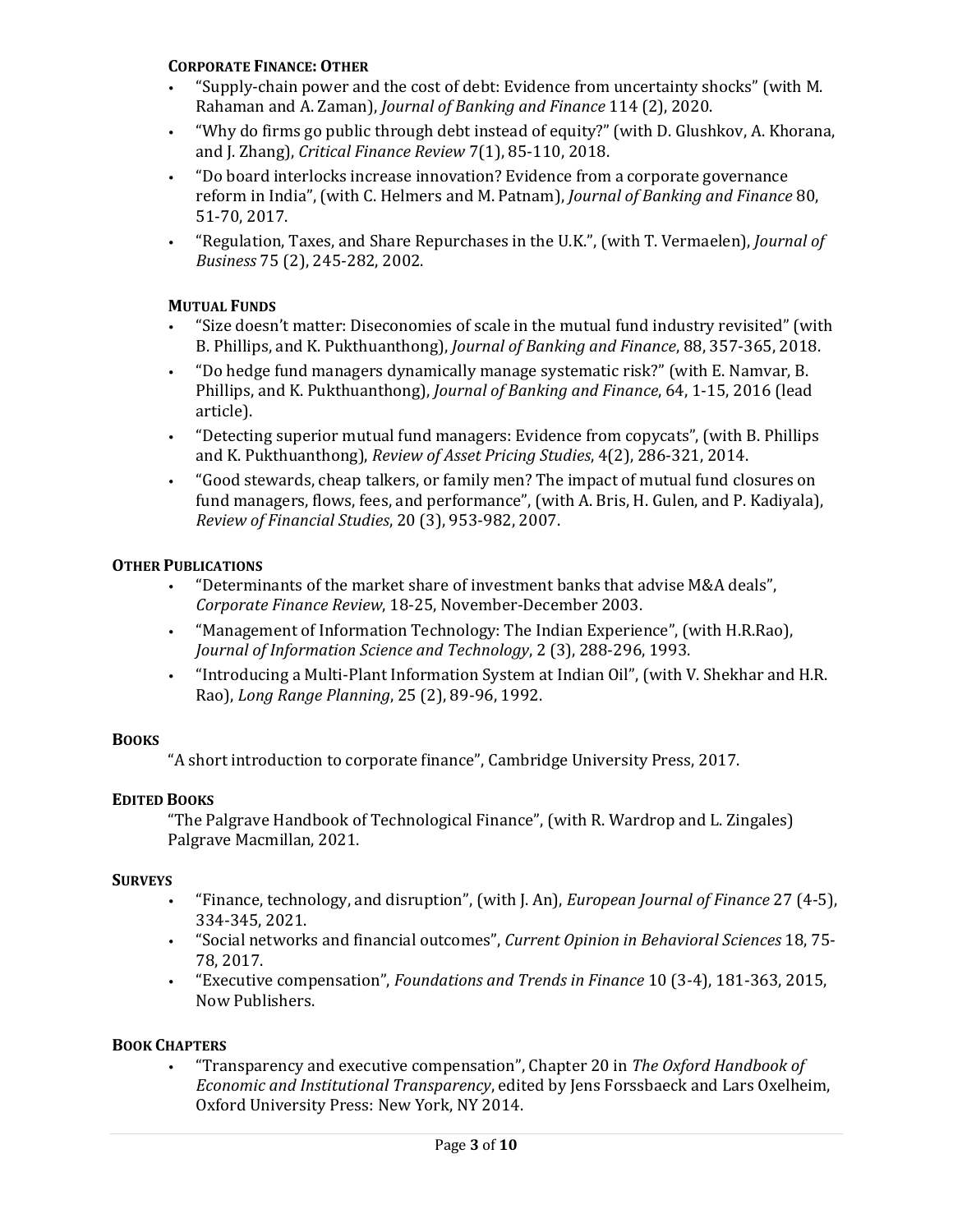- "Market inefficiency", Chapter 18 in *Behavioral Finance: Investors, Corporations, and Markets*, edited by H. Kent Baker and John Nofsinger, 333-349, John Wiley & Sons, Inc.: Hoboken, NJ, 2010.
- "Financial Economics" (with J. Ni), edited by Shunfeng Song and Zuohong Pan, 146-179, Chapter 7 in Beida Series - Economics/Peking University Press, 2008.
- "The empirical evidence on mergers", in *Mergers, acquisitions, and corporate restructuring*, edited by Chandrashekar Krishnamurthi and S.R. Vishwanath, 212-247, Sage University Press, 2008.
- "The dotcom premium: Rational valuation or irrational exuberance?", (with M. Cooper) in *Venture capital contracting and the valuation of high tech firms*, edited by J. McCahery and L. D. R. Renneboog, 297-317, Oxford University Press, 2003.

# **SEMINARS AND PRESENTATIONS**

# Selected professional meetings

- American Finance Association, New Orleans, 2001; Atlanta 2002; Boston 2006; San Francisco 2009, Chicago 2011.
- Western Finance Association, Sunriver, 1996; San Diego, 1997; Los Cabos, 2003; Seattle, 2015; Park City, 2016, San Francisco, 2020 (virtual).
- European Finance Association, Oslo, 1996; Vienna, 1997; Fontainebleau, 1998; Helsinki, 1999; London, 2000; Glasgow, 2003; Maastricht, 2004; Moscow, 2005; Athens, 2008; Copenhagen, 2012, Cambridge, 2013, Lugano, 2014, Vienna, 2015.

NBER Conference on the Causes and Consequences of Corporate Culture, Boston, 2011. NBER summer institute, Boston, 2011.

Financial Management Association, New Orleans, 1996; Hawaii, 1997; Chicago, 1998; Seattle, 2000; Paris, 2001; Toronto, 2001, Copenhagen, 2002; San Antonio, 2002; Dublin, 2003; Denver, 2003; Zurich 2004; New Orleans, 2004; Siena, 2005; Stockholm, 2006; Orlando, 2007; New York, 2010; Denver, 2011; Istanbul, 2012; Atlanta, 2012; Luxembourg, 2013; Chicago, 2013; Nashville, 2014; Venice, 2015; Orlando, 2015; San Diego 2018, Ho Chi Minh City, 2019, Denver, 2021.

Financial Intermediation Research Society, 2021 (virtual).

European Financial Management Association, Innsbruck, 1996; Lisbon, 1998; Paris, 1999; Athens, 2000; Lugano, 2001; Barcelona, 2006, Azores, 2019.

UBC Summer Finance conference, 2014.

University of Alberta Frontiers of Finance conference, Banff, 2014.

Utah Winter Finance Conference, 2004.

ISB Summer Research conference in Finance, 2012, 2013, 2015.

Association of Financial Economists meetings, San Francisco 2016.

IFABS conference, Oxford 2015.

TAPMI International Conference on Banking and Finance, Bangalore, 2012.

Emerging Markets Finance Conference, IGIDR, Mumbai 2011, 2013, 2014.

Singapore International Conference on Finance, National University of Singapore, 2009. Sakura Conference on Corporate Governance, Hitotsubashi University, Tokyo, 2008.

Frontiers of Finance conference, 2007.

IFC Conference on Corporate Governance in Emerging Markets, Istanbul, 2007.

French Finance Association, Geneva, 1996, Bordeaux, 2007.

CRSP Forum, Chicago, October 2006.

Annual Empirical Asset Pricing Retreat, University of Amsterdam, June 2005. Inquire Europe Autumn Seminar, Prague 2004.

Australasian Finance and Banking Conference, Sydney, December 2003, 2011.

University of Illinois Conference on Bear Markets, December 2002.

Chicago Quantitative Alliance Spring Meetings, Las Vegas, 2002.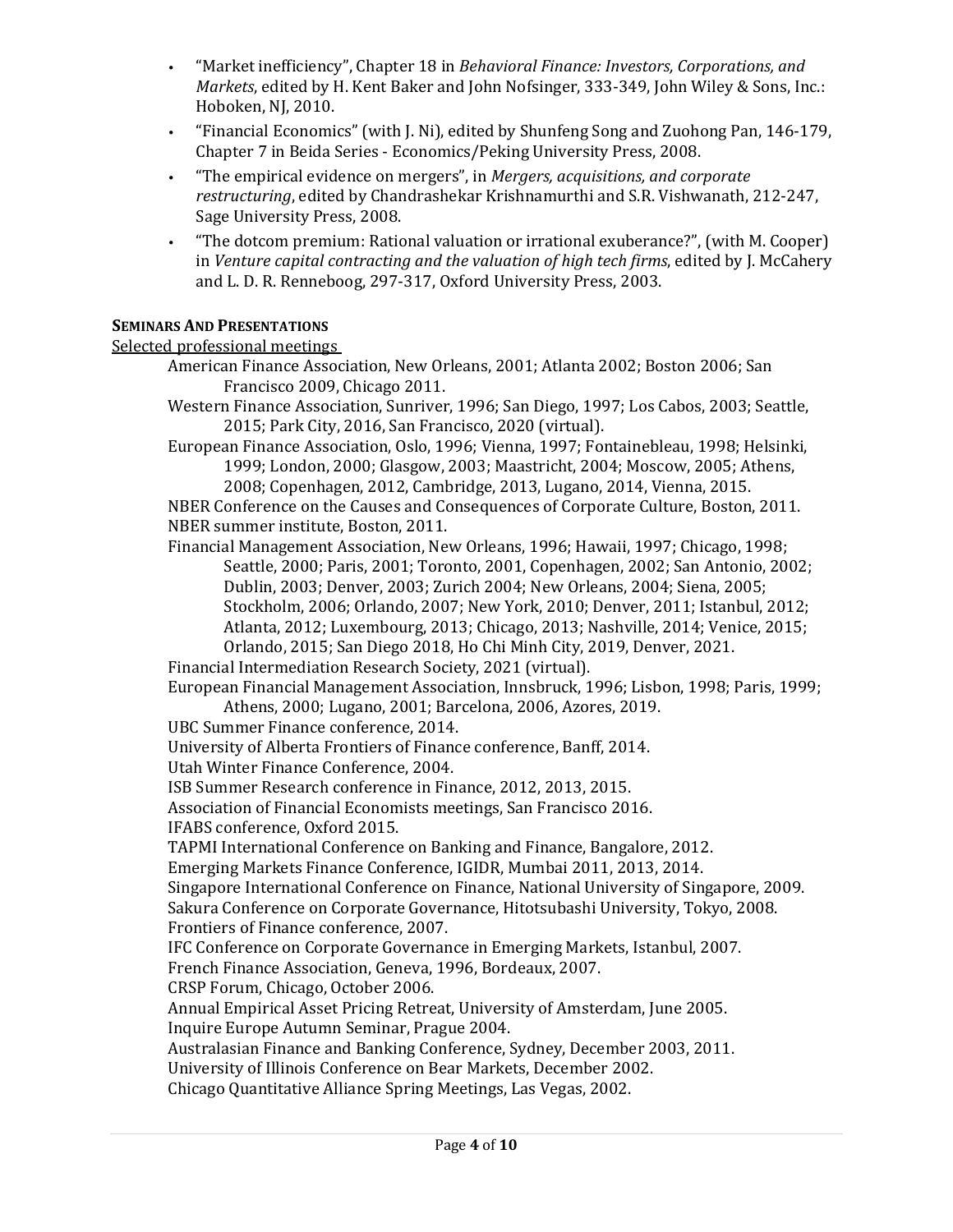## Selected recent presentations at schools

2022 University of Mannheim, March; University of Oklahoma, February.

- 2021 Jindal Global Business School, India, November; University of Texas at San Antonio, October; Korea University Business School, October; ESCP Paris, October; Paris-Dauphine University, October; Peking University HSBC Business School, May.
- 2020 Luohan Academy, December; University of Cyprus, October; University of Cologne, May.
- 2019 Indian School of Business, December; Zhejiang University, December; Fudan University, December; INSEAD, May; King's College, February.
- 2018 University of Calgary, May; Cornell University, April; University of Florida, April; University of Texas at San Antonio, February.
- 2017 University of California, Davis, October; Michigan State University, October; Federal Reserve Board, Cleveland, August; University of California at Berkeley, September.
- 2016 WHU Koblenz, September; ESSEC, May; Université Paris-Dauphine, May; University of Bristol, 2016; Indian Institute of Management, Bangalore, March; University of Liverpool, February.
- 2015 Northeastern University, September; University of Amsterdam, May; Norwich Business School, May; London Business School, April; Arizona State University, March.
- 2014 Indian Institute of Management, Bangalore, December; Roma Tre, October; Tilburg University, October; University College, Dublin, September; Hanken School of Economics, September; University of Sussex, March; IDC Herzliya, March; Tel-Aviv University, March; National Stock Exchange, India, January.

## Keynote Speaker

- 2022 FMA Consortium on Asset Management and Fintech, Dublin, Ireland
- 2021 Indian Finance Conference, Bangalore
- 2020 Behavioral and Social Computing (BESC) conference (virtual); World Finance conference (virtual)
- 2019 Irish Academy of Finance, Cork; Developments in Alternative Finance conference, University of Birmingham
- 2018 Shanghai Fintech Conference
- 2017 Invesco Perpetual London Investment Conference; Shanghai Fintech Conference; Financial Engineering and Banking Society Annual meetings, Glasgow; Labex Refi Online Alternative Finance conference, Paris.
- 2016 Indonesian Financial Management Association, Yogyakarta; International Conference on Economics, Business, and Social Sciences, Malang; FMA Conference on Finance and Investment in Creative Ventures, Maastricht; Multinational Finance Society Spring conference
- 2015 Paris Financial Management Conference
- 2014 Accounting and Finance Research Forum, University of Western Australia;
- 2012 Workshop on Asset Pricing and Corporate Finance, University of Glasgow; Conference on Chinese Capital Markets, Durham, UK.

#### Invited Speaker

7th International Young Finance Scholars' Conference, July 2021;

International FinTech, InsurTech & Blockchain Forum, November 2020;

BAFA-SEAG Conference, London 2020, 2021;

Oxford-Cambridge Alumni Society, Bangalore, January 2020;

FMA Asian Conference, Ho Chi Minh City, Vietnam, July 2019;

Endowment Asset Management Conference, Vienna, June 2012;

Florida State University SunTrust Beach Conference, April 2012;

Corruption, bribery and expropriation, Swedish School of Economics, April 2008;

Introduction to Behavioral Finance, Nordea Bank, Aarhus, Denmark, August 2007;

Vanderbilt Law School, MBA seminar, April 2007;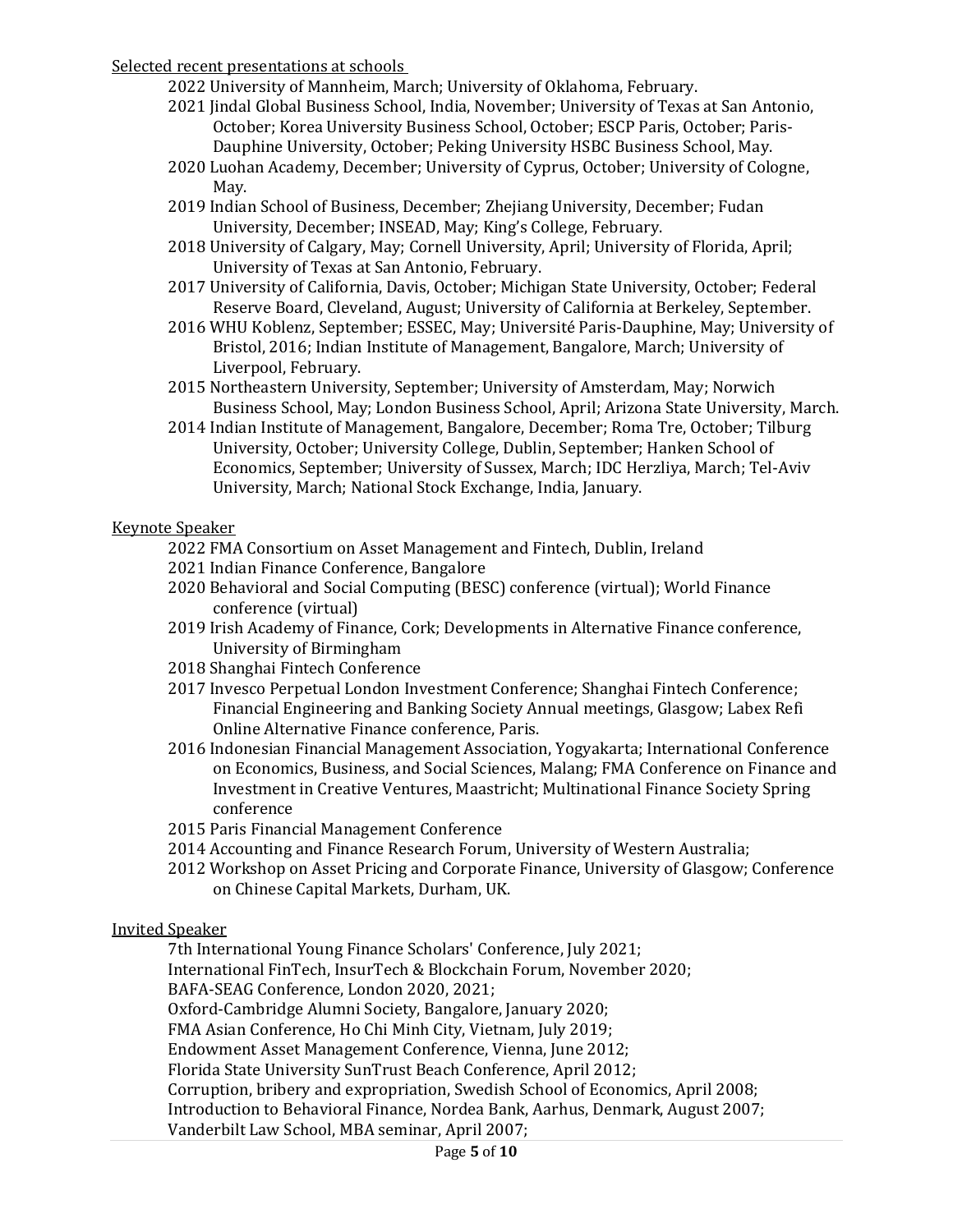Frontiers of Finance, executive seminar, Seminarium, Lima, Peru, June 2006; Frontiers of Finance, executive seminar, Seminarium, Mexico City, Mexico, May 2006; Berkeley Program in Finance, Palm Springs, October 2000; German-American Law Association, Hannover, Germany, February 2000; Institute of Finance and International Management, Bangalore, India, December 1997.

### **SELECTED QUOTES AND REFERENCES IN THE MASS MEDIA**

*Economist*, August 29, 2020; February 20, 2015; October 20, 2014, June 2, 2012, Feb 14, 2009; *BBC World Service*, June 20, 2017; August 15, 2016; March 21, 2014; *Financial Times*, December 26, 2017; January 25, 2016; February 21, 2015; October 22, 2014, October 20, 2014, June 2, 2014, October 27, 2013, May 3, 2013, April 21, 2013, February 3, 2012, November 10, 2011, May 11, 2007, February 7, 28, 29 2000, April 28, 2000; *Wall Street Journal*, October 20, 2014, March 7, 2014, November 23, 2012, January 13, 2010, December 26, 2009, February 10, 2006, March 14, 2003, December 18, 2002, June 3, 1999; *New York Times*, September 17, 2015, August 2, 2015, November 11, 2014, September 10, 2007, December 28, 2003, August 15, 1999; *The Times* (UK), June 10, 2020; *Washington Post*, February 6, 2021; May 11, 2003; *Wired*, December 2019; *Bloomberg*, June 18, 2018; *Atlantic*, July 2017; *Businessweek*, April 29, 2014; *Forbes*, January 2009; *National Football League*, January 4, 2005; *Money* magazine, April 2008; *Le Monde*, September 8 2017; *Frankfurter Allgemeine Zeitung*, April 7, 2003; *Handelsblatt*, August 20, 1999; *NBC*, August 18, 1999; *CNBC*, September 5, 2017; August 17, 1999; June 4, 1999; *Reuter's News Service*, August 17, 1999; *NPR*, August 17, 1999; July 27, 1998; *USA Today*, June 29, 2014; August 17, 1999; July 16, 1998; *Smartmoney* magazine, December 2005, June 1998.

## **ACADEMIC POSITIONS**

- 2011- **University of Cambridge** Sir Evelyn de Rothschild professor of finance
- 2022-25 **Gresham College** Mercers School Memorial Professorship of Business
- 2019-21 **Université Paris-Dauphine** Visiting professor of finance, 2019-
- 2019-21 **Indian School of Business** Visiting professor of finance, 2019-2021
- 2009-21 **Haas School of Business, University of California at Berkeley** Visiting associate professor of finance, 2009-2011 Visiting professor of finance, 2017-2021
- 1997-10 **Krannert Graduate School of Management** Assistant Professor 1997-2003 Associate Professor 2003-2010
- 2005-06 **UCLA Anderson Graduate School of Management** Visiting associate professor of finance

# **COURSES TAUGHT**

| Theory of Finance - An introduction      | Alternative Finance / Fintech; Financial disruption |
|------------------------------------------|-----------------------------------------------------|
| Financial Management / Corporate Finance |                                                     |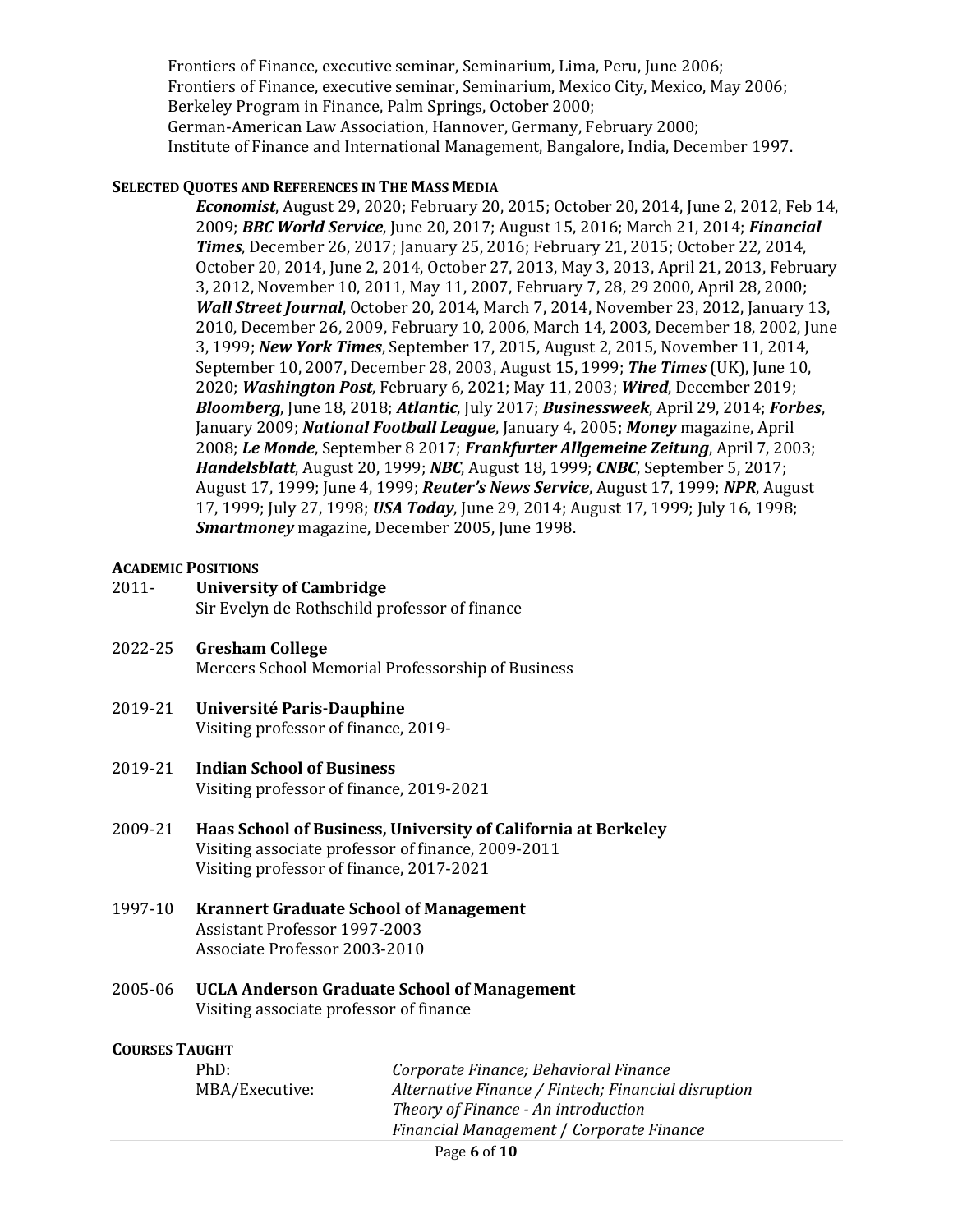|                | Takeovers, restructuring, and governance            |
|----------------|-----------------------------------------------------|
|                | Principal-Agent Problems in Corporate Finance       |
|                | Behavioral Finance; Capital markets and Investments |
|                | Futures, options, and derivatives                   |
|                | Corporate governance and ethics                     |
| Undergraduate: | Financial Management / Corporate Finance            |
|                | <b>Financial Markets and Institutions</b>           |
|                | International Corporate Finance (Videocourse)       |
|                |                                                     |

# **TEACHING AWARDS AND HONORS**

- **Club 6 Member,** Haas School of Business, University of California at Berkeley (for teaching excellence, based on student evaluations), 2009-10, 2018-19
- **Dean's Outstanding MBA Core Course Teaching Award**, Purdue University, Spring 2005**,** 2007
- Runner up, **Salgo-Noren Teaching Award** for Outstanding MBA teacher of the year, Purdue University, 2007
- School of Management **Outstanding Undergraduate Teaching Award**, Purdue University, 2001

# **AWARDS, GRANTS, AND SCHOLARSHIPS**

- **Distinguished Alumnus Award**, Indian Institute of Management, Bangalore, 2022.
- The **Ig Nobel prize in management** for the paper "What doesn't kill you will only make you more risk-loving: Early life disasters and CEO behavior", 2015
- **FMA Best Paper in Corporate Finance** award for the paper "Do compensation consultants enable higher CEO pay? New evidence from recent disclosure rule changes", 2015
- The **International Finance and Banking Society** best paper in conference award for the paper "What doesn't kill you will only make you more risk-loving: Early life disasters and CEO behavior", 2015
- **J M Keynes Fellowship** in Financial Economics, University of Cambridge, 2014
- The **Southern Finance Association Best Paper in Investments** award for the paper "Past performance May be an Illusion: Performance, Flows, and Fees in Mutual Funds", 2014
- The **Chinese Finance Association Best Paper in Corporate Finance** award for the paper "The helping hand, the lazy hand, or the grabbing hand? Central vs. local government shareholders in publicly listed firms in China", 2008
- **Institute for Quantitative Research in Finance (Q Group)** Grant, for the paper "Closing time? Mutual fund closures and the scalability of fund performance", 2003
- **Chicago Quantitative Alliance Award**, for the paper "Investor Reaction to Corporate Event Announcements: Under-reaction or Over-reaction?", Spring 2002
- **John and Mary Willis Young Faculty Scholar Award**, Purdue University, 2001
- **EFA Barclays Global Investor Award** for the best paper at the Symposium at the EFA Meetings, for the paper "A rose.com by any other name", 2000
- **Krannert Faculty Fellow Award**, Purdue University, 1999
- **FMA "Best of the Best" Award** for the paper "Glamour, Value and the Post-Acquisition Performance of Acquiring Firms", 1996
- **FMA Competitive Award for Business Finance** for the paper "Glamour, Value and the Post-Acquisition Performance of Acquiring Firms", 1996
- **Indian Institute of Management Merit Scholarship**, 1988
- **Delhi University Merit Scholarship**, 1987
- **National Talent Merit Scholar**, India, 1982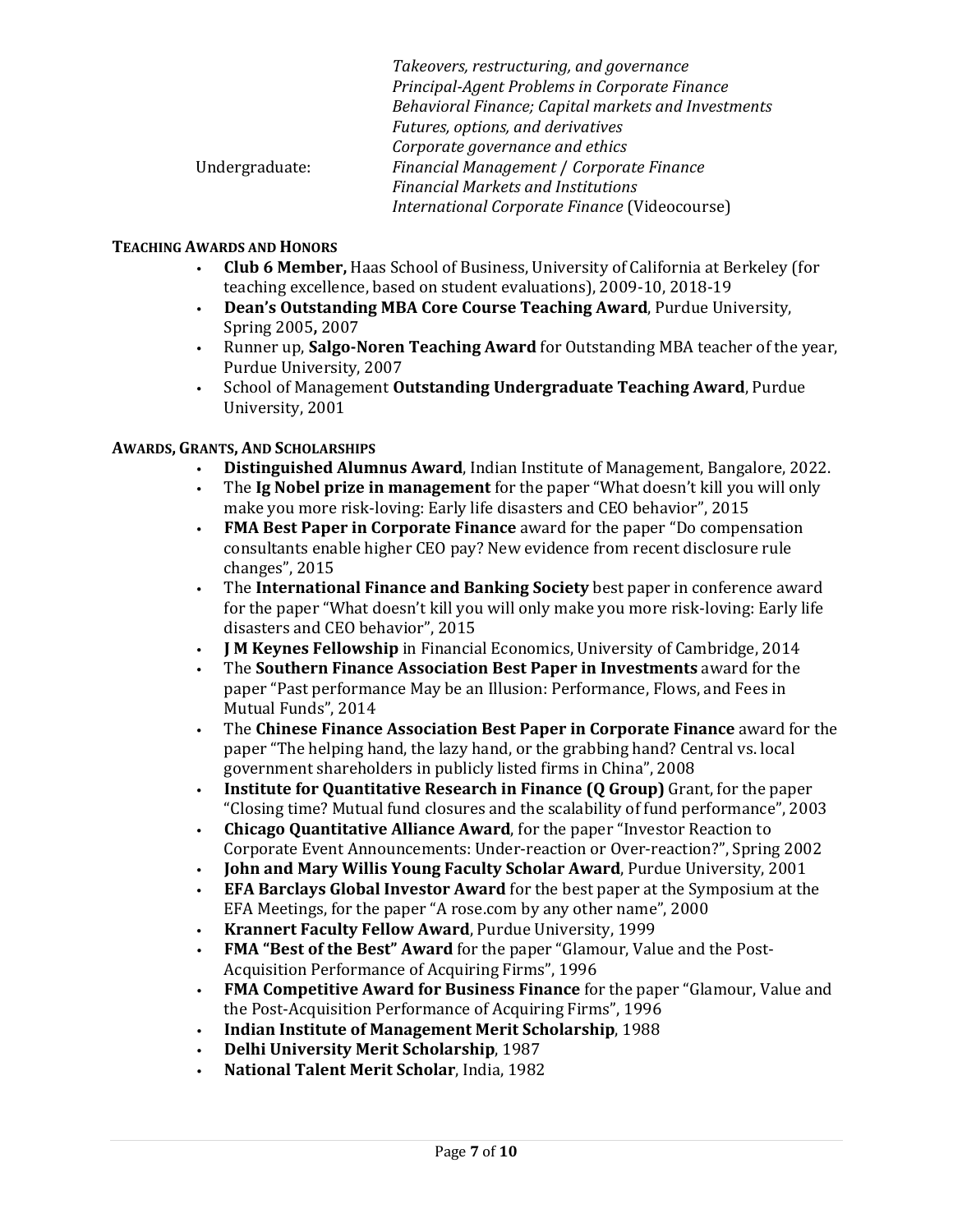## **SCHOOL SERVICE**

Finance and accounting group head, Cambridge Judge Business school, 2011-2017 PhD Admissions and steering committee, Cambridge Judge Business school, 2011-2017 Senior Academics Promotion Committee, Cambridge Judge Business school, 2011-2017 Faculty Board, Cambridge Judge Business school, 2011-2019 Cambridge Endowment for Research in Finance board, 2011-2020 Investment Committee, Corpus Christi college, University of Cambridge, 2014-2017 Area Coordinator, Finance, Krannert School, Purdue University, 2008 Information Technology Access Committee, Krannert School, Purdue, 2002-2008 Chair, School Grievance Committee. Krannert School, Purdue University, 2006-2008

### **NON-ACADEMIC POSITIONS**

- 1989-91 **C.M.C. Ltd.**, New Delhi, India Systems Analyst
- 2008-09 **Barclays Global Investors**, San Francisco Principal
- 2012-16 **Deutsche Global Financial Institute**, Frankfurt Advisory board member

## **OTHER PROFESSIONAL ACTIVITIES**

Founder director

*Cambridge Centre for Alternative Finance,* 2015-

#### Editor

*Financial Management*, 2011-2016

#### Associate Editor

|                        | Review of Corporate Finance, 2021-                                           |
|------------------------|------------------------------------------------------------------------------|
|                        | <b>European Financial Management, 2021-</b>                                  |
|                        | Journal of Financial Stability, 2018-                                        |
|                        | Financial Review, 2018-                                                      |
|                        | Journal of Corporate Finance, 2018-                                          |
|                        | Review of Behavioral Finance, 2016-                                          |
|                        | Journal of Banking and Finance, 2013-                                        |
|                        | Quarterly Journal of Finance, 2011-2021                                      |
|                        | International Review of Finance, 2010-2018                                   |
| <b>Advisory Editor</b> |                                                                              |
|                        | Review of Business, 2020-                                                    |
|                        | China Finance Review International, 2017-                                    |
|                        | Quarterly Journal of Finance and Accounting, 2015-                           |
| President              |                                                                              |
|                        | European Finance Association, 2014                                           |
| Vice-President         |                                                                              |
|                        | European Finance Association, 2013                                           |
| Program Chair          |                                                                              |
|                        | <b>Financial Management Association, Chicago 2023</b>                        |
|                        | Cambridge Centre for Alternative Finance Annual Workshop, 2015-2021          |
|                        | European Finance Association Meeting, Cambridge, 2013                        |
|                        | Annual FMA-Napa Conference on Financial Markets, 2012-2016                   |
|                        | Financial Management Association European Meeting, Stockholm 2006            |
|                        | FM Writer's Workshop, 2014-2015                                              |
|                        | FMA Asian conference, Doctoral Consortium, Vietnam 2019                      |
|                        | Panel Member, Business and Economics, Hong Kong University Grants Committee, |
|                        | Research Assessment Exercise, 2014, 2020                                     |
|                        |                                                                              |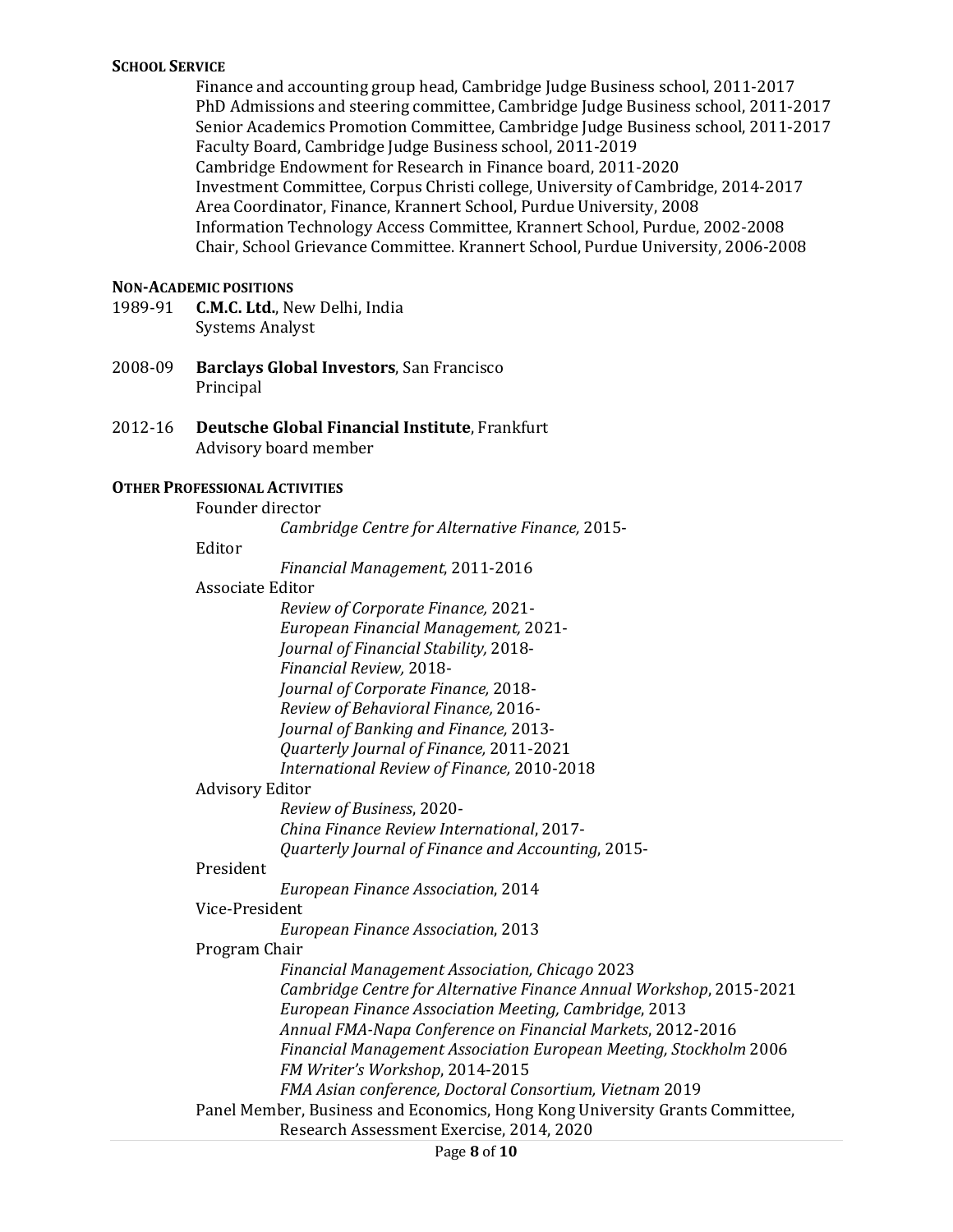#### Track Chair

Corporate Finance: *Midwest Finance Association Meeting, St Louis,* 2002 Corporate Finance: *Mid-Atlantic Research Conference,* 2010 Investments: *Midwest Finance Association Meeting, Chicago,* 2011 Advisory Board Member/Program Committee *Western Finance Association Meetings*, 2009-2021 *Financial Intermediation Research Society,* 2022 *Practitioner Director, Financial Management Association, 2010-12, 2018-20 Financial Management Association Meeting*, 2002-2004, 2009-2016, 2018, 2021 *Financial Management Association European Meeting*, 2001, 2003, 2010- 2016 *Financial Management Association Asian Meeting,* 2011-2015 *Financial Management Association LatAm meeting*, 2018 *FMA-Napa Conference on Financial Markets*, 2017-2021 *European Finance Association Meetings*, 2005, 2008, 2010-2012, 2014-2021 *European Economic Association Meetings*, 2018 *European Financial Management Association*, 2022 *Northern Finance Association*, 2020-21 *Summer Research Conference, ISB Hyderabad, 2014-2020 Edinburgh Corporate Finance Conference*, 2013-2017 *Society of Financial Studies Cavalcade*, 2012 *Midwest Finance Association*, 2014 *Portuguese Finance Network*, 2006, 2008 *China International Conference in Finance*, 2009 Committee Member *European Finance Association Executive Committee, 2013-2016 FM Strategic Review Committee, 2015 FMA Search Committee for Executive Director, 2013 FMA Search and Screening Committee for Chairperson of the Publications Committee, 2010 FMA Committee on Access to FM Content, 2007 FMA European Meeting Policy Committee*, *2003 Financial Management Strategic Review Committee, 2015 Financial Management Association Fellows Committee, 2002 Doctoral consortium panelist, European Finance Association, 2012, 2015 Doctoral consortium panelist, Financial Management Association, 2009 Assistant Professor's Breakfast meeting panelist, FMA Nashville, 2014* Ad-hoc reviewer *Quarterly Journal of Economics; Journal of Financial Economics*; *Journal of Finance; Review of Financial Studies*; *Journal of Accounting and Economics; Journal of Business*; *Management Science; Journal of Financial and Quantitative Analysis; Review of Finance; Review of Accounting Studies; Review of Asset Pricing Studies*; *Journal of Money, Credit and Banking*; *Journal of Financial Intermediation; Financial Management*; *Academy of Management Review*; *Journal of Corporate Finance*; *Journal of Empirical Finance; Journal of Banking and Finance; European Financial Management; Journal of Economics and Finance*; *Journal of Empirical Legal Studies; Annals of Finance; Journal of Economics and Business; Journal of Financial Research; Financial Review*; *Quarterly Review of Economics and Finance; Corporate Governance: An International Review; Global Finance Journal*; *Finance Research Letters*; *National Science Foundation; PLOS One*